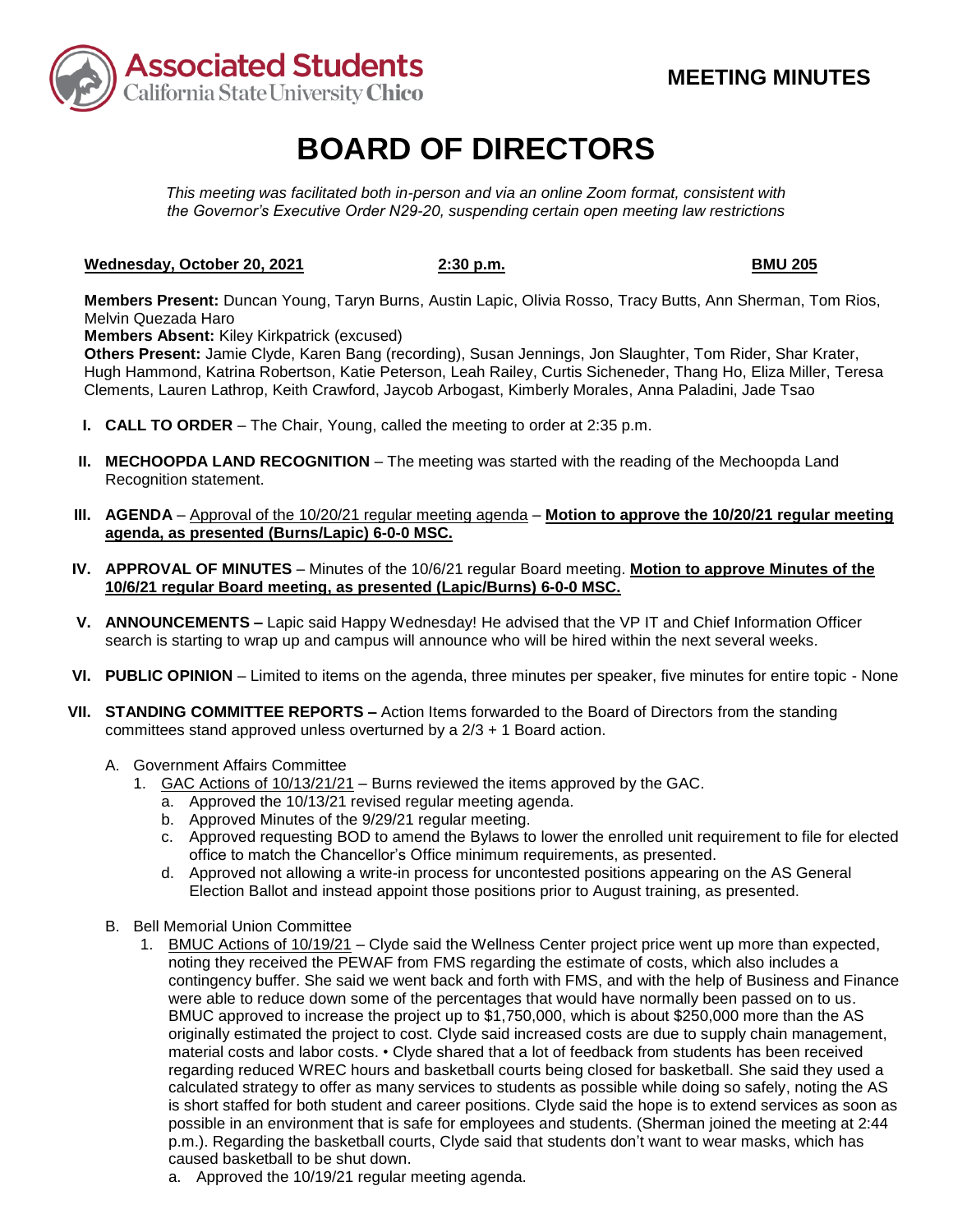- b. Approved Minutes of the 10/5/21 regular meeting.
- c. Approved increasing the previously approved budget of \$1,080,400 for the BMU Wellness Center project, for a total revised cost of \$1,750,000.
- C. Associated Students Businesses Committee
	- 1. ASBC Actions of 10/11/21 Lapic reviewed the items approved by ASBC, noted new merchandise in the bookstore is available, and that Bug Night is coming up. Lapic said continued supply chain issues are also affecting the bookstore and dining.
		- a. Approved the 10/11/21 regular meeting agenda.
		- b. Approved Minutes of the 9/27/21 regular meeting.

## **VIII. BUSINESS**

- A. Action Item: Approval of appointment of Melvin A Quezada Haro to the Director of Social Justice and Equity position. **Motion to approve appointment of Melvin A Quezada Haro to the Director of Social Justice and Equity position, as presented (Rosso/Lapic) 6-0-1 MSC.** Quezada Haro was welcomed to the table and he expressed appreciation for the appointment.
- B. Action Item: Approval of revisions to Restated Bylaws of Associated Students of California State University, Chico regarding lowering the current GPA requirements to file for and hold elected office to match the Chancellor's Office minimum requirements – Burns said the hope in doing this is that it will allow students to run for office who often need the most representation and are also often the ones who are struggling the most in classes. She said they want to make it successful and equitable to students that deserve that representation. Slaughter confirmed this begins with the incoming officers of 2022-23. **Motion to approve revisions to Restated Bylaws of Associated Students of California State University, Chico regarding lowering the current GPA requirements to file for and hold elected office to match the Chancellor's Office minimum requirements, as presented (Burns/Rosso) 7-0-1 MSC.**
- C. Action Item: Approval of revisions to Associated Students Corporate Codes Attendance Policy for Elected Representatives and Restated Bylaws of Associated Students of California State University, Chico to reflect the approved list of causes to miss scheduled orientations and trainings. The list being: personal or family illness, emergency, or Associated Students related business requiring a representative to be unavailable, at jury or witness duty, military service, internships (unit bearing or not unit bearing). Other causes not listed must go to the Board of Directors for approval by a majority vote – Burns said attendance at summer training has been an issue in the past, thus the suggested revisions. Clyde asked if this is regarding any part of training, or all training. Burns said any part and all, noting main issues in the past have been students who have had other jobs on campus. They are also addressing when training will happen to hopefully alleviate the attendance problem. Discussion was held. **Motion to approve revisions to Associated Students Corporate Codes – Attendance Policy for Elected Representatives and Restated Bylaws of Associated Students of California State University, Chico to reflect the approved list of causes to miss scheduled orientations and trainings. The list being: personal or family illness, emergency, or Associated Students related business requiring a representative to be unavailable, at jury or witness duty, military service, internships (unit bearing or not unit bearing). Other causes not listed must go to the Board of Directors for approval by a majority vote, as presented (Lapic/Burns) 8-0-0 MSC.**
- D. Information Item: Revisions to Restated Bylaws of Associated Students of California State University, Chico regarding lowering the enrolled unit requirement to file for elected office to match the Chancellor's Office minimum requirements - Burns said they are wanting to make running and holding office more accessible to students, noting this has been an issue in the past and especially last year due to students being online due to COVID and dropping classes. Bylaws would be revised to state that undergraduate students must be enrolled in six units while running for and earn at least nine units of credit per semester while holding office. Sherman asked if this will be permanent or temporary due to COVID and Burns said this would be permanent.
- E. Information Item: Employee hazard and COVID related performance compensation Clyde said everyone was impacted in April of 2020 due to COVID, with little idea of what was happening in the world, which created a lot of fear and anxiety. She said during that time the AS took a really strong stance that we're here to serve students and that it was extremely important to offer services for our students as that's the reason we're here. She said we continued offering services that a lot of schools didn't offer such as the CDL, providing meals for residence hall students at University Village, as well as opened up the BMU for major events such as elections. Clyde said in the last year and a half the organization really stepped up and offered those services for students but at the same time we also asked our employees to take a risk and come out and still work which put them in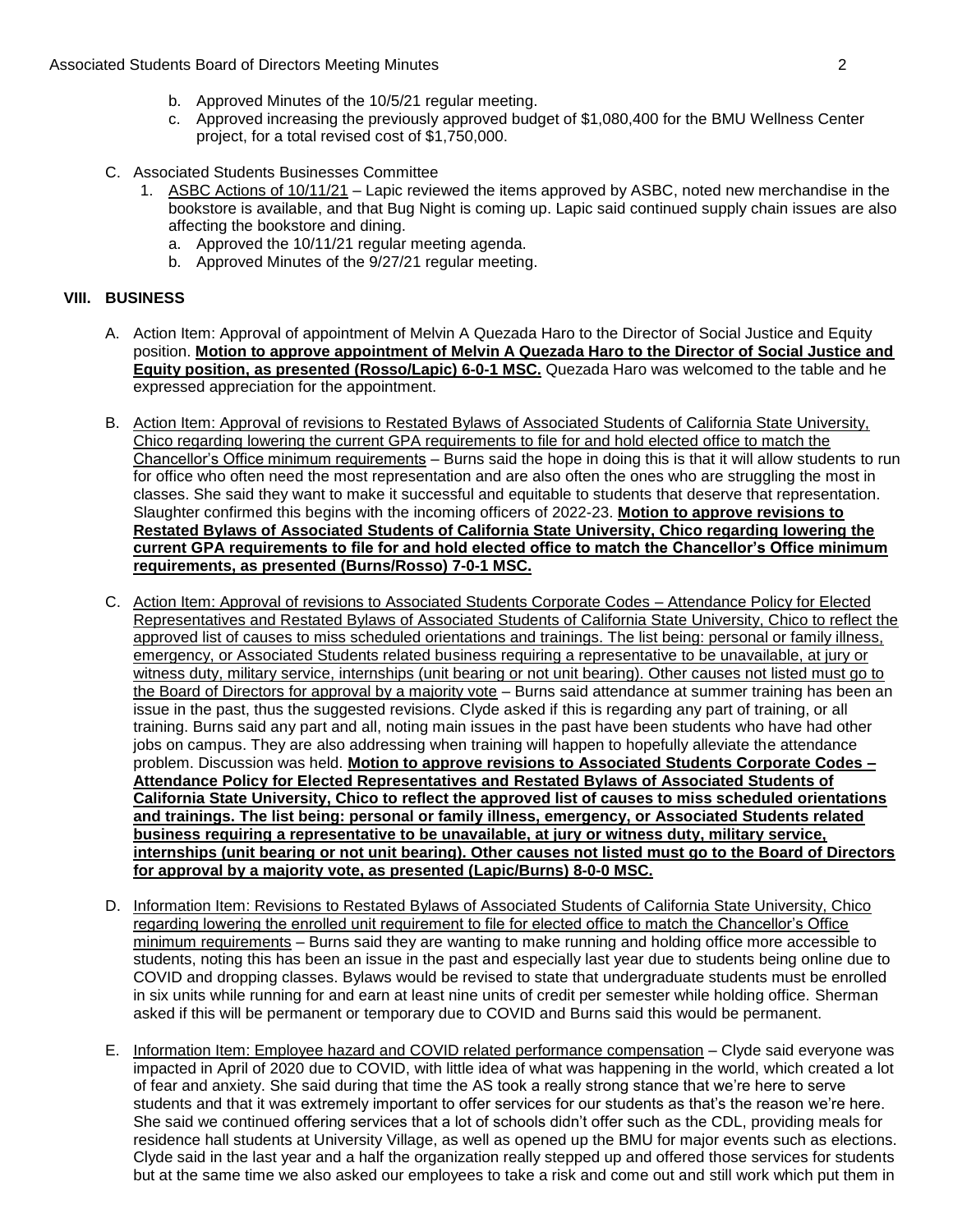### Associated Students Board of Directors Meeting Minutes 3

some jeopardy at that time. She said there were some different offerings that the state had, such as CPAL, leave that employees could utilize to stay home; however, that leave ran out rather quickly. Clyde said we made hard decisions about layoffs, and pushed forward services. She said the AS didn't offer hazard pay nor allowed more leave as there was a lot of uncertainty and questioning of possibly losing student fees. Across the board, all employees were treated the same. She said now that we're past that, things have changed for the better. Last year the CDL was given grants to support their employees and could be allowed as bonuses; however, at that time we did not give out bonuses as we wanted to treat all employees the same. She said the AS also received HEERF funds that we weren't expecting which supported the bookstore and we also renegotiated our Dining contract which allowed more bottom line dollars than expected. Clyde said looking back, we saw savings of expenses, and noted the importance of the AS to not only support the students but support those who have been supporting the students and not have the AS benefit off the back of our employees. She said she asked the staff directors to pull together and look at those of our employees who were front line employees as well as those that pulled together new programs and those that didn't take any time off during the last year and a half. She said they came up with three essential buckets: front line employees that came in to work on campus, all programmers that flipped their entire programs to online or something new within months, then administrative tasks that went along with all these duties such as creating a vaccine policy, creating a way to test, hiring 400 students at one time, etc. She said she is looking at different buckets and will come back to the next meeting with dollar figures regarding recognizing and awarding staff. She will come back with what each portion of the buckets will be and will send an email to the Board of the individual breakdown in order to protect individuals' privacy. Lapic said he is happy that we're supporting our employees. Clyde said student workers would also be a part of this. Burns questioned if this would include students that have left since the pandemic and Clyde said this only goes through June of this year, as that was the all callback. Regarding those that worked early on and were laid off, some were offered severance packages, and additional pay. For those that left voluntarily or were terminated, both career and student employees, Clyde said we don't have a mechanism for backpay. She said she is looking in terms of offering front line employees a particular dollar amount per hour worked, programmers and administrators at a flat rate.

- F. Discussion Item: 7/31/21 and 8/31/21 Activity Fee Fund Budget vs. Actual Jennings reviewed with the Board, focusing on August as they're YTD reports. She noted a benchmark of 16.7% and said revenues are running behind because we typically have fewer expenses at the start of the semester, and goes up as the semester goes on. Overall at 13.95% for expenses.
- G. Discussion Item: 7/31/21 and 8/31/21 Combined Student Union and WREC/AO Summary Income and Expense Statement – Jennings said the Student Union has expensed 9.69% of the approved annual budget and generated 1.91% of projected income. She noted that they budget for full staff but rarely have all positions filled.
- H. Discussion Item: 7/31/21 and 8/31/21 Dining Services Financials Lapic said Net Income for August was at (\$9,864) and \$300,546 YTD. He reminded that Dining Services has a net zero contract this year.
- I. Discussion Item: 7/31/21 and 8/31/21 AS Wildcat Store Financials Lapic said income for July was \$16,143 and Net Decrease YTD was (\$9,757). For August, Income was \$107,303 with a Net Decrease YTD of (\$24,998).
- J. Discussion Item: 7/31/21 and 8/31/21 Follett Wildcat Store Financials Lapic provided an overview of July and August, noting July ended overall at \$95,272 and August ended overall at \$867,873. Sherman said Follett Discover is something they've worked hard on the past two years, and was happy to see it paying it off.
- K. Discussion Item: Student Management Investment Fund Clyde said she would like to find out the Board's thoughts about this item. Young said this creates learning opportunities for our students as long as the AS benefits from it and doesn't incur any losses. Burns said she is interested in supporting students; however, the AS needs to be careful with someone else handling our money. She questioned if a gift might be a better way to go than having them handle our money. Clyde said the discussion right now is whether or not the Board likes the project and then would discuss how it should be funded, such as a Board Designated Fund and investment of money, which comes with a lot more procedures, or look at it from a gift viewpoint done over multiple years, and tie particular requirements to the gift that is being provided. Clyde said she and Jennings can put together options for the Board so they have something definitive to vote on. Young said he's not interested in the gift perspective. Sherman said if funds were given as a gift, it wouldn't provide the advantage of a return on investment. She said keeping it in a trust or fiduciary responsibility is more likely to bring that money back plus additional funds and would keep it more real. Clyde said there would be fee costs since Chico State Enterprises (CSE) would be handling the funds. She also questioned how much the Board would want to spend. Burns said she'd like to see various scenarios regarding this item and Clyde said she and Jennings would put together two